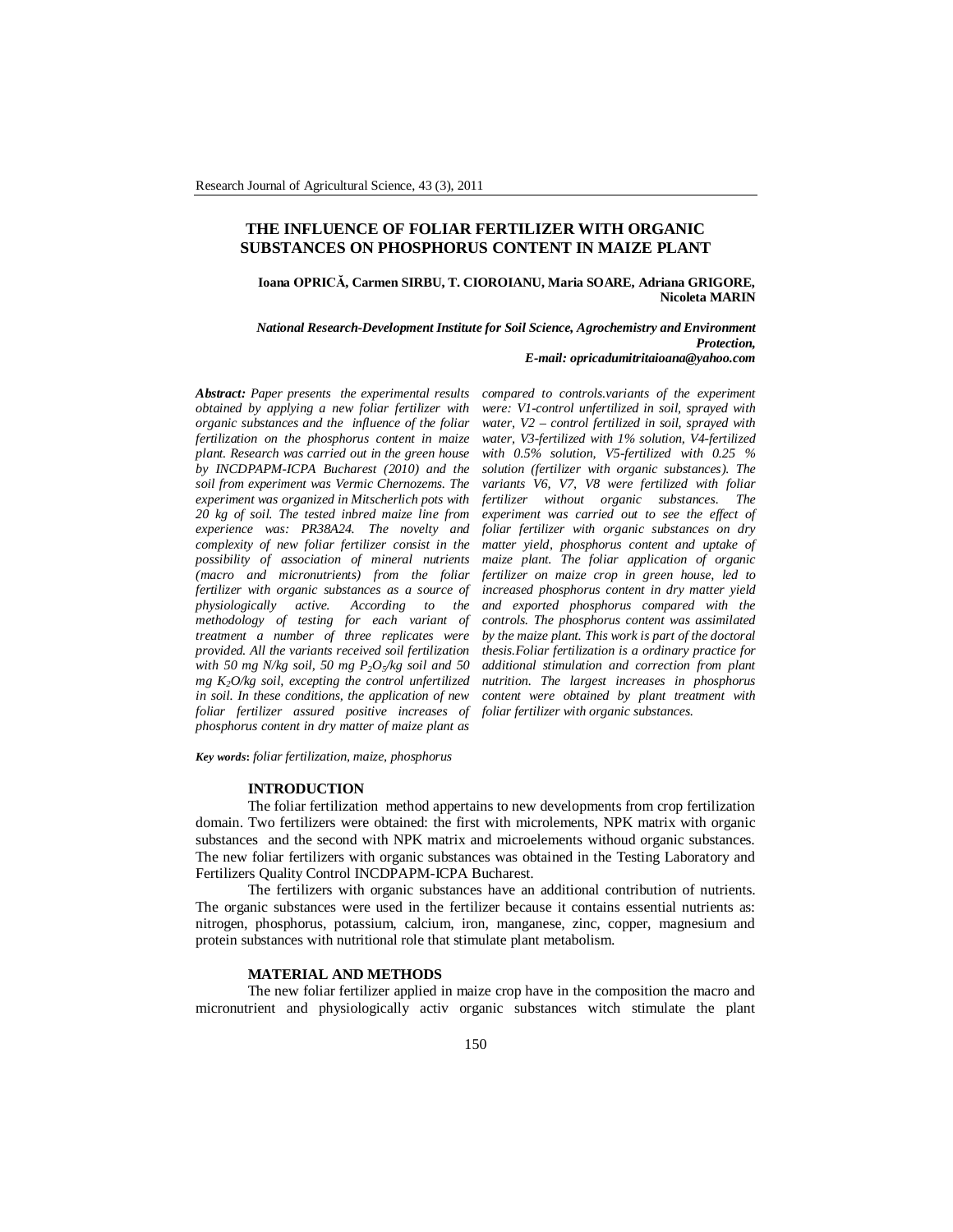### Research Journal of Agricultural Science, 43 (3), 2011

#### metabolism.

The maize hybrid used in the experiment was PR38A24 by Pioneer Hi-Bread Services GmbH company. This hybrid was semi early witch have a high production capacity. The experiment was organized in Mitscherlich pots with 20 kg of soil. According to the methodology of testing for each variant of treatment a number of three replicates were provided. All the variants received soil fertilization with a complex fertilizer type 15-15-15, in doses of 50 to for each nutrient/kg soil, excepting the control unfertilized in soil. Foliar treatments were applied in concentrations of 1%, 0.5% and 0.25%. Leaf samples were collected before treatment (plant height was 20cm) and 10 days after each treatment. Treatments applied were: T1-to six healthy leaves of the plant, T2- to 10 days after treatment 1, T3- to 10 days after treatment 2. Control variants were not treated leaves. The variants were: V1- non-fertilized watered control, V2- fertilized watered control, V3 - 1% fertilizer solution, V4-0,5 % solution, V5- 0,25% solution, V6-1% fertilizer solution, V7- 0,5 % solution, V8- 0,25% solution . The variants V3, V4 and V5 were treated with organic fertilizer. The variants V6, V7 and V8 were treated with fertilizer without organic substances.

# **RESULTS AND DISCUSSIONS**

The table 1 shows the nutrients contents in the new foliar fertilizer manufactured with organic substances. Analytical data presented in figure 1 show that foliar fertilizer has determined a positive increase of the phosphorus content in dry matter of maize plant as compared with the controls: non-fertilized watered control (V1) and fertilized watered control (V2). The phosphorus concentration for three variant (1% fertilizer solution) was higher that in V4 (0,5 % solution)and V5 (0,25% solution) variants.

*Table 1*

| The nutrients contents in the foliar fertifizer with organic substances |                       |         |                          |
|-------------------------------------------------------------------------|-----------------------|---------|--------------------------|
| No. crt                                                                 | Components            | U.M (%) | Concentration determined |
| 1.                                                                      | Total nitrogen        | (% )    | 4,4                      |
| 2.                                                                      | Ammonia nitrogen      | (% )    | 1,19                     |
| 3.                                                                      | N-nitric oxide        | (% )    | 2,26                     |
| 4.                                                                      | Organic nitrogen      | (% )    | 0,32                     |
| 5.                                                                      | Phosphorus $(P_2O_5)$ | (% )    | 1,16                     |
| 6.                                                                      | Potasium $(K_2O)$     | (% )    | 2,15                     |
| 7.                                                                      | Iron                  | (% )    | 0,052                    |
| 8.                                                                      | Zinc                  | (% )    | 0,027                    |
| 9.                                                                      | Copper                | (% )    | 0,040                    |
| 10.                                                                     | Manganese             | (% )    | 0,020                    |

The nutrients contents in the foliar fertilizer with organic substances

The figure 2 shows the variation of the yield increase of maize crop on variant depending of the foliar treatments. The yield increase ranged between 161.53-196.15 %/variant and compared with 1control and 136.95 and 166.30 %/variant for maize, compared to 2 control.

The exported phosphorus content (g) were higher in the foliar fertilized variants compared with the two controls at the maize crop (figure 3). The exported phosphorus content ranged between 0.25-0.51 g compared with the 1 control and 0.12-0.38 g compared with the 2 control. The higher exported phosphorus content was observed in variants fertilized with organic fertilizer (V3, V4, V5).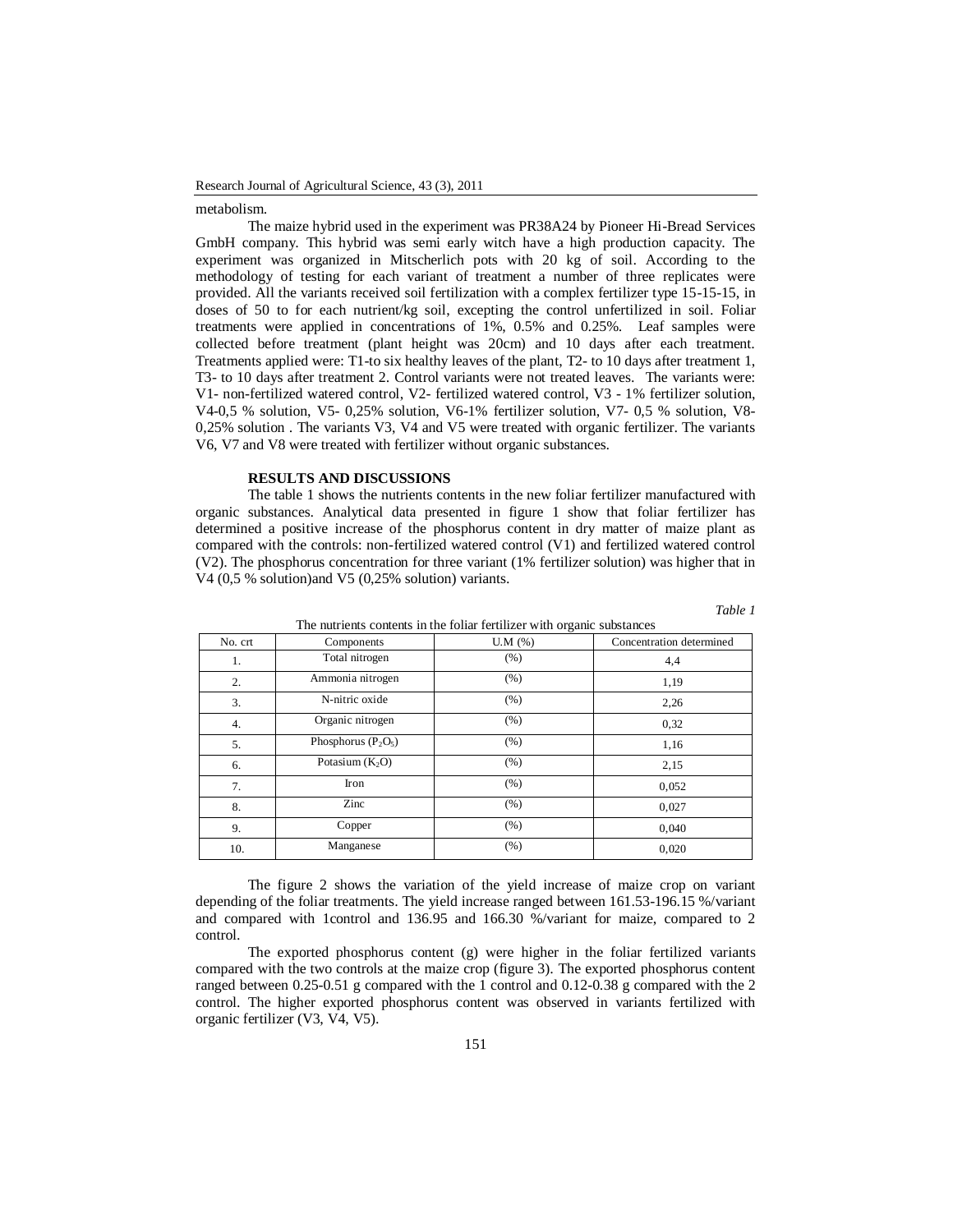Research Journal of Agricultural Science, 43 (3), 2011



Figure 1: Data regarding the influence of the new foliar fertilizer on phosphorus content in dry mater







Figure 3: Data regarding exported phosphorus content (g)